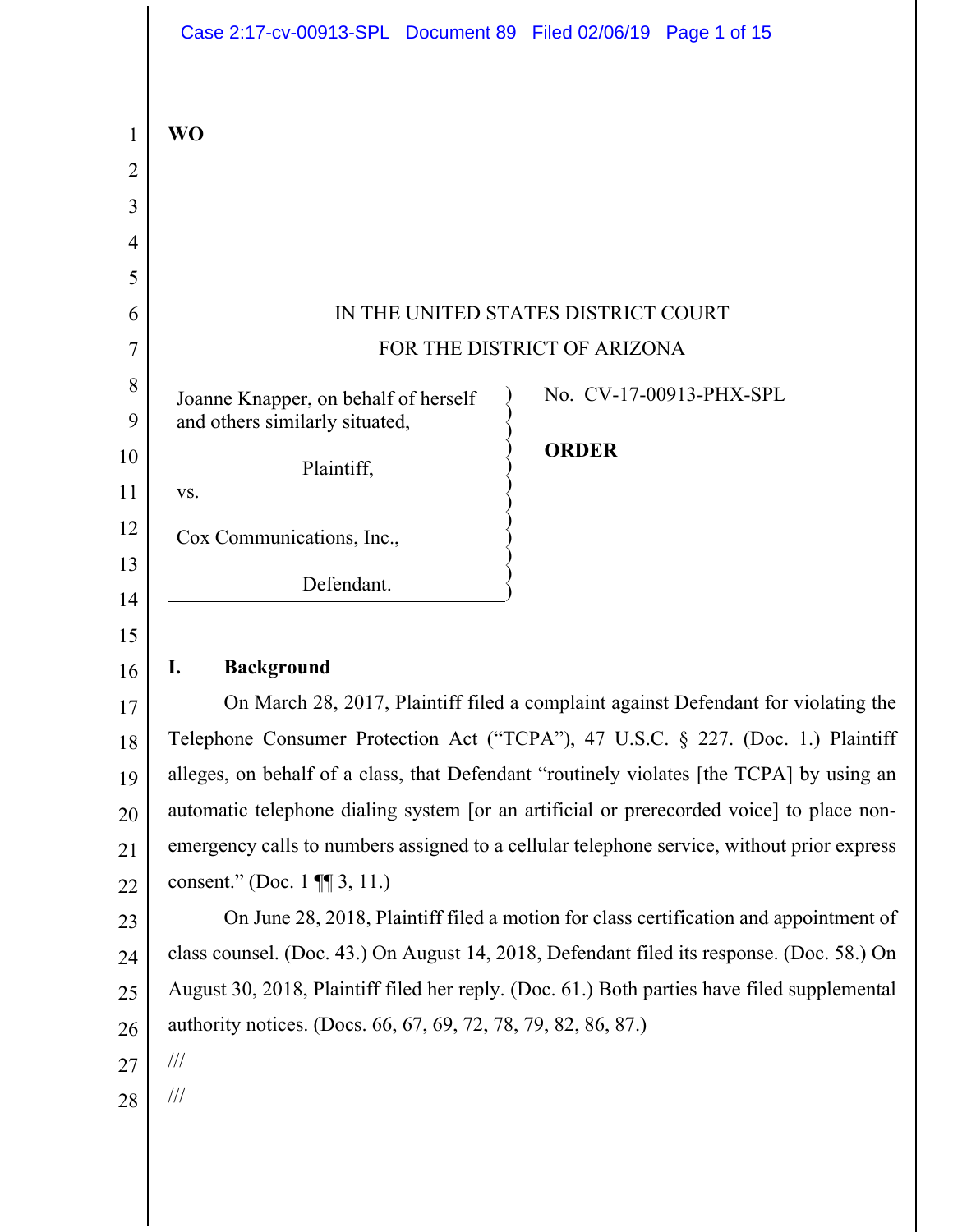# **II. Discussion**

1

2 3 4 5 6 7 8 9 10 11 12 13 14 Plaintiff argues for certification under Federal Rule of Civil Procedure ("Rule") 23(b)(3). She seeks to bring this action on her own behalf, as well as on the behalf of the following class: "[a]ll persons and entities throughout the United States (1) to whom Cox Communications, Inc. placed a call, (2) directed to a number assigned to a cellular telephone service, but not assigned to a Cox Communications, Inc. subscriber, (3) in connection with its efforts to collect a past due residential account balance, (4) via its Avaya dialers or with an artificial or prerecorded voice, (5) from March 28, 2013 through the date of class certification." (Doc. 43 at 2.) Defendant responds that individual issues concerning consent predominate, that Plaintiff is neither an adequate nor a typical class representative, and that a class action is not a manageable or superior way to proceed. (Doc. 58.) It also argues that none of its relevant call logs reflect actual calls made by Defendant to wrong numbers or that the purported wrong numbers are actually "wrong." (Doc. 58.) Defendant does not, however, challenge the class definition.

15 **III. Analysis** 

16 17 18 19 20 21 22 23 24 25 Rule 23 of the Federal Rules of Civil Procedure governs class actions. A member of a class may sue as a representative party if the member satisfies four prerequisites: numerosity, commonality, typicality, and adequacy of representation. *Mazza v. Am. Honda Motor Co., Inc.,* 666 F.3d 581, 588 (9th Cir. 2012); Fed. R. Civ. P. 23(a). After satisfying the prerequisites, the plaintiff must then show that the class falls into one of three categories under Rule 23(b). Fed. R. Civ. P. 23(b). Here, Plaintiff seeks certification under Rule 23(b)(3). Under Rule 23(b)(3), a plaintiff must show that questions of law or fact common to class members predominate over any questions affecting only individual members and that a class action is superior to other available methods for resolving the controversy. Fed. R. Civ. P. 23(b)(3).

26 27 28 "[P]laintiffs wishing to proceed through a class action must actually *prove*—not simply plead—that their proposed class satisfies each requirement of Rule 23.<sup>[1]</sup> *Halliburton Co. v. Erica P. John Fund, Inc.,* 134 S. Ct. 2398, 2412 (2014); *see Comcast*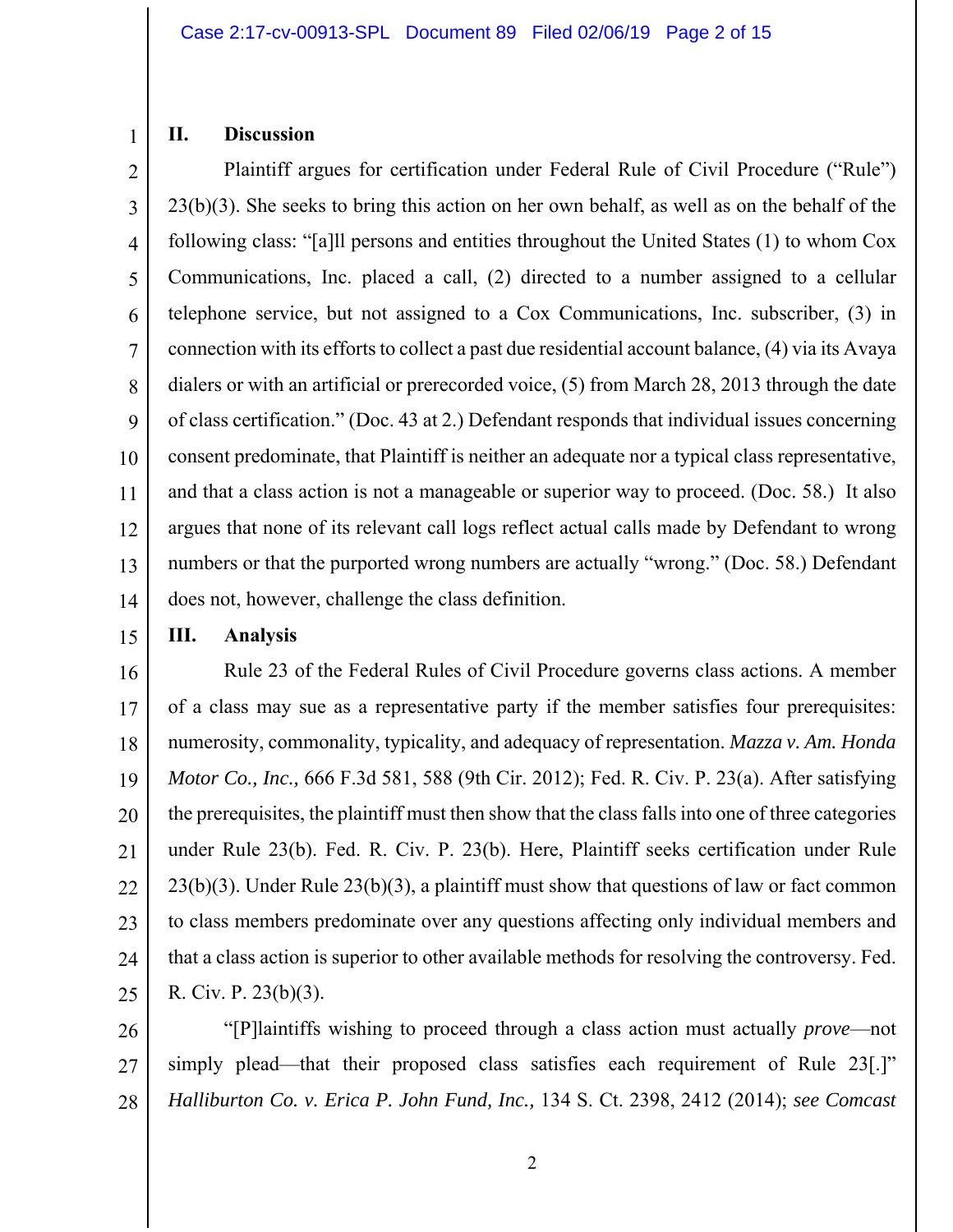4 *Corp. v. Behrend*, 569 U.S. 27, 33 (2013). The court must rigorously analyze the facts of a class action to ensure that it comports with Rule 23. *See Amgen Inc. v. Connecticut Ret. Plans & Tr. Funds*, 568 U.S. 455, 465 (2013); *Wal-Mart Stores, Inc. v. Dukes*, 564 U.S. 338, 351 (2011). In doing so, however, the court will consider merits questions only to the extent relevant to determining whether the proposed class has met Rule 23's requirements. *Amgen Inc.*, 568 U.S. at 465-66.

7 8 9 10 11 12 13 The TCPA prohibits "any person ... to make any call (other than a call made for emergency purposes or made with the prior express consent of the called party) using any automatic telephone dialing system or an artificial or prerecorded voice ... to any telephone number assigned to a ... cellular telephone service ...." 47 U.S.C. § 227(b). The TCPA creates a private right of action for statutory damages in the amount of \$500 per violation (or up to \$1,500 if the defendant violated this subsection willfully or knowingly). 47 U.S.C.  $§$  227(b)(3).

14

1

2

3

5

6

15

## **a. Rule 23(a)**

#### **1. Numerosity**

16 17 18 19 20 21 A proposed class satisfies the numerosity requirement if class members are so numerous that joinder would be impractical. Fed. R. Civ. P. 23(a)(1). While no absolute limit exists, numerosity is met when general knowledge and common sense indicate that joinder would be impracticable. *Horton v. USAA Cas. Ins. Co.*, 266 F.R.D. 360, 365 (D. Ariz. 2009) (citing *Garrison v. Asotin County*, 251 F.R.D. 566, 569 (E.D. Wash. 2008)). Generally, forty or more members will satisfy the numerosity requirement. *Id.*

22 23 24 25 26 27 Plaintiff argues that "Defendant identified more than 600,000 cellular telephone numbers that it associates with its residential accounts, and that are likely wrong numbers." (Doc. 43 at 8.) She also argues that Defendant made millions of autodialed calls per year and thousands even after its own internal records designated those calls as wrong numbers. (Doc. 43 at 8.) Though Defendant argues that the putative class size is less than 600,000, it does not provide an exact estimate of the class size.

28

///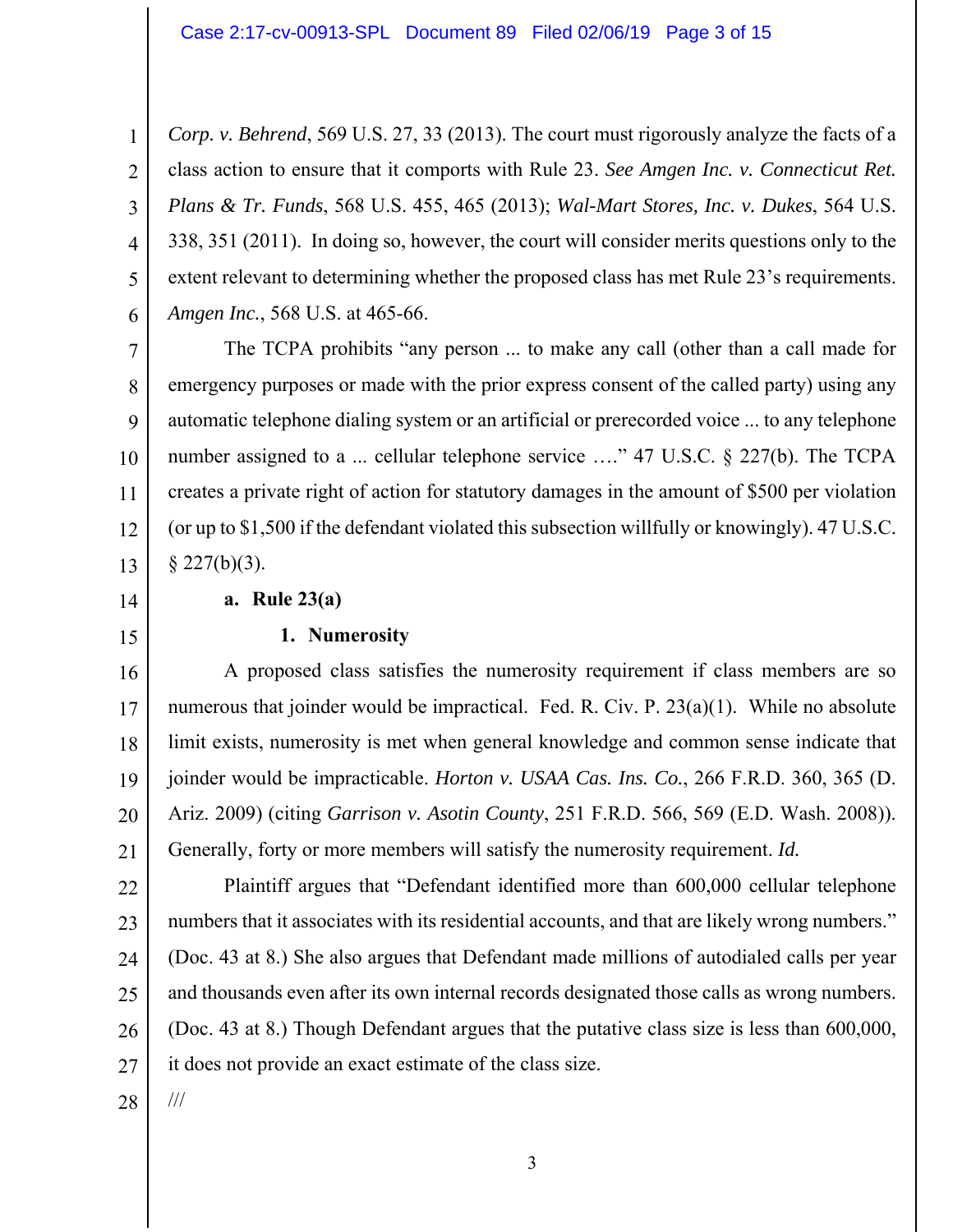Here, the Court is satisfied, based on Defendant's call records, that the putative class members are sufficiently numerous to make joinder impracticable. Even assuming what the Court construes as Defendant's lowest estimate of the putative class—30% of 11,920 phone numbers (*see* doc. 58 at 8 n. 12)—that leaves 8,344 putative class members. Therefore, the Court finds that the putative class size here satisfies the numerosity requirement.

#### **2. Commonality**

8 9 10 11 12 13 14 A proposed class satisfies the commonality requirement if there is at least one question of fact or law common to the class. Fed. R. Civ. P.  $23(a)(2)$ . The claims must "depend upon a common contention such that determination of its truth or falsity will resolve an issue that is central to the validity of each claim in one stroke." *Mazza v. Am. Honda Motor Co.*, 666 F.3d 581, 588 (9th Cir. 2012) (quoting *Wal–Mart*, 564 U.S. at 350) (internal quotations omitted). However, "even a single common question will do." *Wal– Mart*, 564 U.S. at 359 (internal quotations omitted).

15 16 17 18 19 20 21 22 23 Plaintiff argues that there are a host of common questions. (Doc. 43 at 9.) She argues that (1) whether Defendant used an ATDS; (2) whether each class member suffered the same alleged injury; and (3) whether liability for calls placed to wrong or reassigned telephone numbers attaches under the TCPA are all common questions. Defendant argues that consent issues lead to the conclusion that only individualized trials are appropriate here. (Doc. 58 at 19-20.) Thus, it argues, "no common questions of fact predominate." (Doc. 58 at 20.) It also argues that reassigned liability and what constitutes an ATDS have not yet been decided by the FCC, so there is no common question that could be answered. (Doc. 58 at 15-16.)

24

1

2

3

4

5

6

7

25 26 27 28 The Court finds that the commonality requirement is met. Whether Defendant used an ATDS or an artificial or prerecorded voice to allegedly call the putative class members would produce an answer that is "central to the validity of each claim in one stroke." *Mazza*, 666 F.3d at 588. As would whether liability attaches for wrong or reassigned numbers. This is so even if what triggers liability for wrong or reassigned numbers were to change.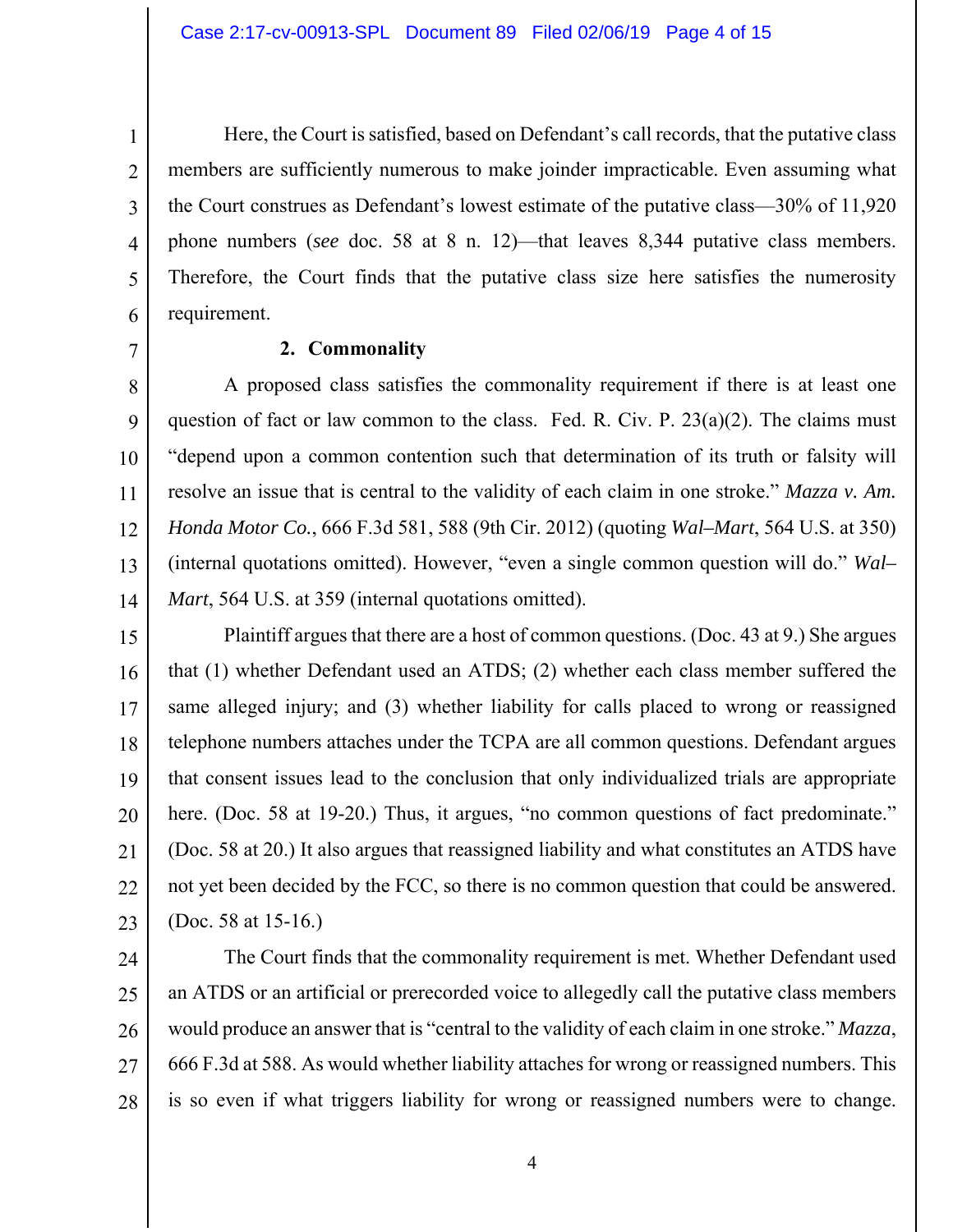Likewise, whether consent was or was not given is a common question applicable to the class. Lastly, all putative class members allegedly suffered the same injury—a receipt of at least one phone call by Defendant in violation of the TCPA. (Doc. 43 at 9.) Thus, whether each class member suffered the same injury is also a "common contention." *Mazza*, 666 F.3d at 588. Therefore, commonality is satisfied.

6

1

2

3

4

5

#### **3. Typicality**

7 8 9 10 11 12 13 14 A proposed class satisfies the typicality requirement if the claims of the representative party are typical of the claims of the class. Fed. R. Civ. P. 23(a)(3). As long as the representative's claims are "reasonably coextensive with those of absent class members[,] they need not be substantially identical." *Staton v. Boeing Co.*, 327 F.3d 938, 957 (9th Cir. 2003) (quoting *Hanlon v. Chrysler Corp.*, 150 F.3d 1011, 1020 (9th Cir. 1998)). In other words, "[t]ypicality refers to the nature of the claim or defense of the class representative, and not to the specific facts from which it arose or the relief sought." *Parsons v. Ryan*, 754 F.3d 657, 685 (9th Cir. 2014).

15 16 17 18 19 20 21 22 23 24 Plaintiff argues that her and the putative class members "were each harmed in the same way by Defendant's common practice." (Doc. 43 at 10.) She argues that because Defendant was attempting to reach someone else when it called her, just as with the putative class members, her claims are typical of the class. (Doc. 43 at 11.) Defendant argues that Plaintiff cannot represent the putative class of "wrong numbers" because she, unlike them, did not answer Defendant's calls and did not speak to a live agent. (Doc. 58 at 8, 16.) Her phone number, therefore, was never designated as a wrong number. (Doc. 58 at 8, 16.) Plaintiff replies that her telephone number was designated as a potentially wrong number and that, in any event, her class status is not defined by Defendant's internal codes. (Doc. 61 at 10.)

25 26 27 28 The Court finds that the typicality requirement is met. Here, Plaintiff is a not a customer of Defendant and alleges that Defendant did not have consent to call her before it dialed her phone number. (Doc. 43 at 4, 5; Doc. 58 at 2, 7.) She alleges that the putative class members were also wrongly contacted by Defendant. (Doc. 43 at 6; *see* Doc. 58 at 6-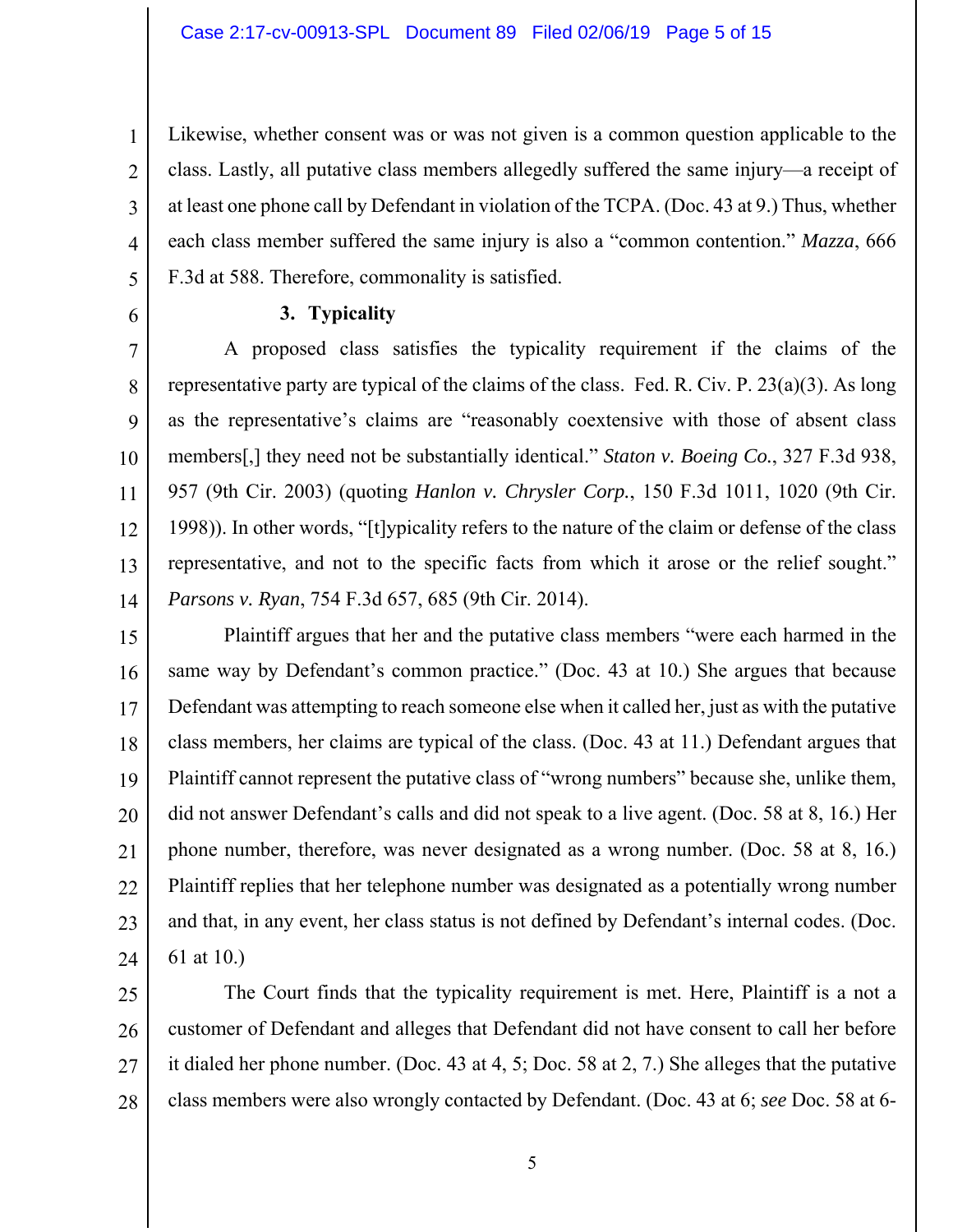1 2 3 4 5 6 7 8 9 10 11 8.) Thus, the nature of Plaintiff's claim is reasonably coextensive with the putative class members. In other words, the alleged injury, if found, would necessarily be a result of a course of conduct that is not unique to any of them, *i.e.,* a result of Defendant's alleged unlawful calls. *See Parsons*, 754 F.3d at 685. This is so even if Plaintiff, perhaps unlike some of the other putative class members, did not talk with a call agent or otherwise inform Defendant about the wrong number. Plaintiff and those putative class members would still make similar legal arguments to prove Defendant's liability.<sup>1</sup> The fact that some of the proposed members might have different degrees of injuries, or none at all, does not render the claim or the alleged injury atypical. *Id.* at 686 (citing *Ellis v. Costco Wholesale Corp.*, 657 F.3d 970, 985 n.9 (9th Cir. 2011)) (noting that "[d]iffering factual scenarios resulting in a claim of the same nature as other class members does not defeat typicality.").

12

#### **4. Adequacy**

13 14 15 16 17 18 The adequacy requirement is satisfied if the representative parties will fairly and adequately protect the interests of the class. Fed. R. Civ. P.  $23(a)(4)$ . In determining this standard, the court asks: "(1) [d]o the representative plaintiffs and their counsel have any conflicts of interest with other class members, and (2) will the representative plaintiffs and their counsel prosecute the action vigorously on behalf of the class?" *Staton v. Boeing Co.*, 327 F.3d 938, 957 (9th Cir. 2003) (citing *Hanlon*, 150 F.3d at 1020).

19 20 21 22 23 24 25 Plaintiff argues she has consistently communicated with her counsel, sat for deposition, responded to discovery requests, and is armed to "make all necessary decisions [in] this case with class members' best interests in mind." (Doc. 43 at 11-12.) She also states that her counsel is experienced and competent within the field of TCPA and has been appointed as class counsel in dozens of other consumer protection class actions. (Doc. 43 at 12.) Defendant does not dispute that Plaintiff's counsel is inadequate. It does argue, however, that Plaintiff and her counsel have concocted a plan to "catch" Defendant, so that

26

 $\overline{a}$ 

<sup>27</sup>  28 1 <sup>1</sup> The Court is unaware of, and Defendant has not pointed to, any requirement that a potential plaintiff call and inform the defendant that it has an incorrect phone number. Nor does Defendant articulate why that would af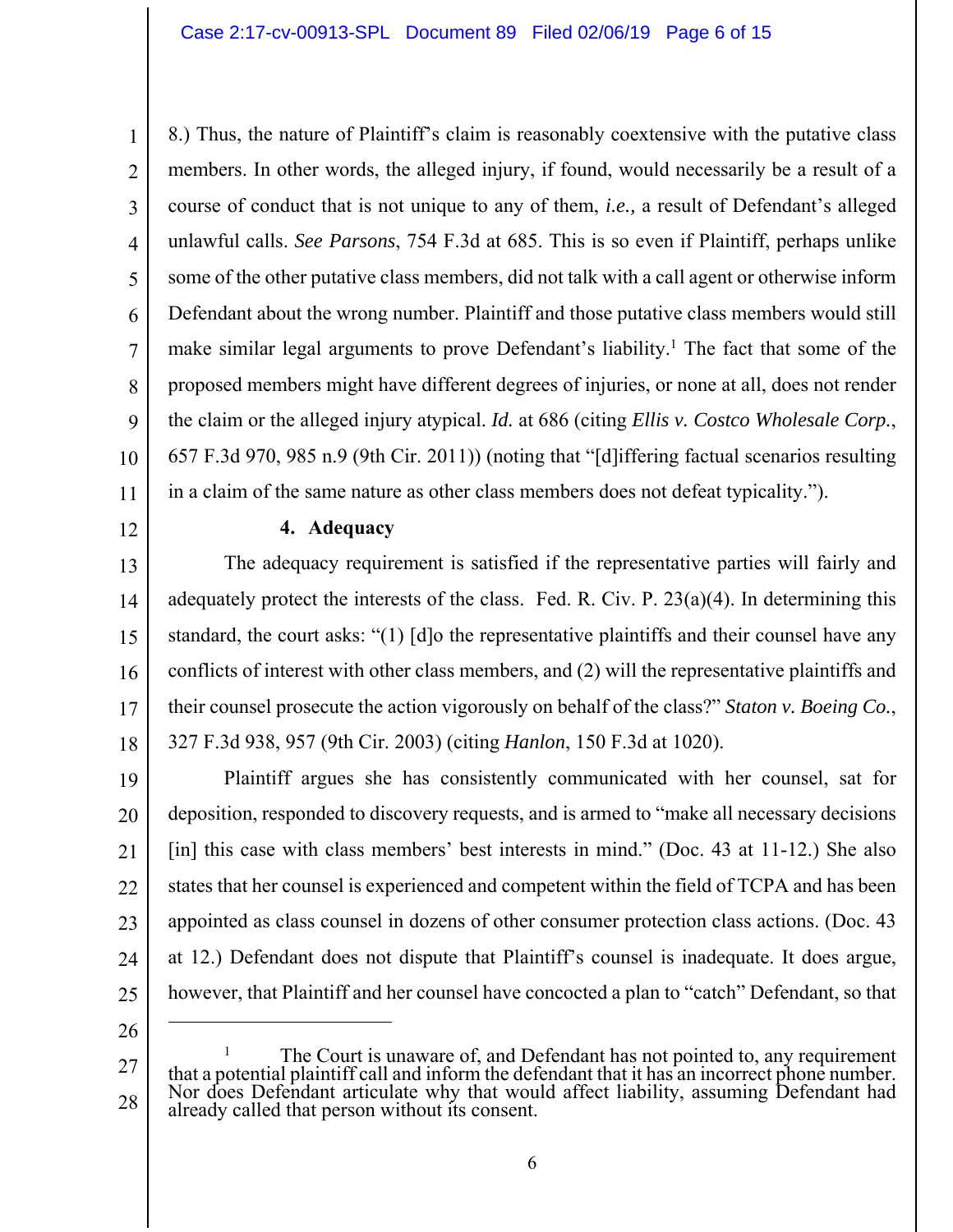Plaintiff could cash in on a payday. (Doc. 58 at 2-3.)

2 3 4 5 6 7 8 9 10 11 The Court finds that the adequacy requirement is met. Defendant does not contend that Plaintiff and her counsel have any conflicts of interest or that they have not prosecuted this action vigorously. Instead, Defendant argues that Plaintiff and her counsel have acted unethically by engaging in gamesmanship by, essentially, bringing this case in bad faith. The Court is not persuaded that Plaintiff, nor her counsel, have engaged in bad faith or have otherwise acted without integrity or candor. The Court is unaware of any conflicts of interest and finds that, to date, Plaintiff and her counsel have vigorously prosecuted this action. There is no reason to believe that will not continue. Further, Plaintiff's counsel's declaration provides the Court with satisfaction that it is competent to vigorously prosecute this case. (*See* Doc. 43-4.)

12

1

### **b. Rule 23(b)(3)**

13 14 15 16 Finding that Plaintiff has met the four requirements of Rule 23(a), the Court turns to the Rule 23(b) analysis, which requires a finding that Plaintiff meet at least one of the three requirements under Rule 23(b). Here, Plaintiff argues that the class should be certified under Rule 23(b)(3). (Doc. 43 at 6.)

17

#### **1. Predominance**

18 19 20 21 22 23 24 25 26 27 28 A class may be maintained under Rule 23(b)(3) where questions of law or fact common to the class predominate over questions affecting only individual members. Fed. R. Civ. P. 23(b)(3). If proof of liability would involve transaction-by-transaction analysis, then individual issues will predominate. *See Torres v. Mercer Canyons Inc*., 835 F.3d 1125, 1134 (9th Cir. 2016); *Hanlon v. Chrysler Corp.*, 150 F.3d 1011, 1022 (9th Cir. 1998). If, however, liability can be established on a class-wide basis, common issues will predominate, and a class action will serve as the most efficient means of resolving the controversy. *Torres*, 835 F.3d at 1134; *Zinser v. Accufix Research Inst.*, Inc., 253 F.3d 1180, 1189 (9th Cir. 2001). This is so even if, at the damages stage, there are ultimately "non-injured" class members, and individualized damages' calculations are required. *Torres*, 835 F.3d at 1136; *see also Wal-Mart Stores, Inc. v. Dukes*, 564 U.S. 338, 362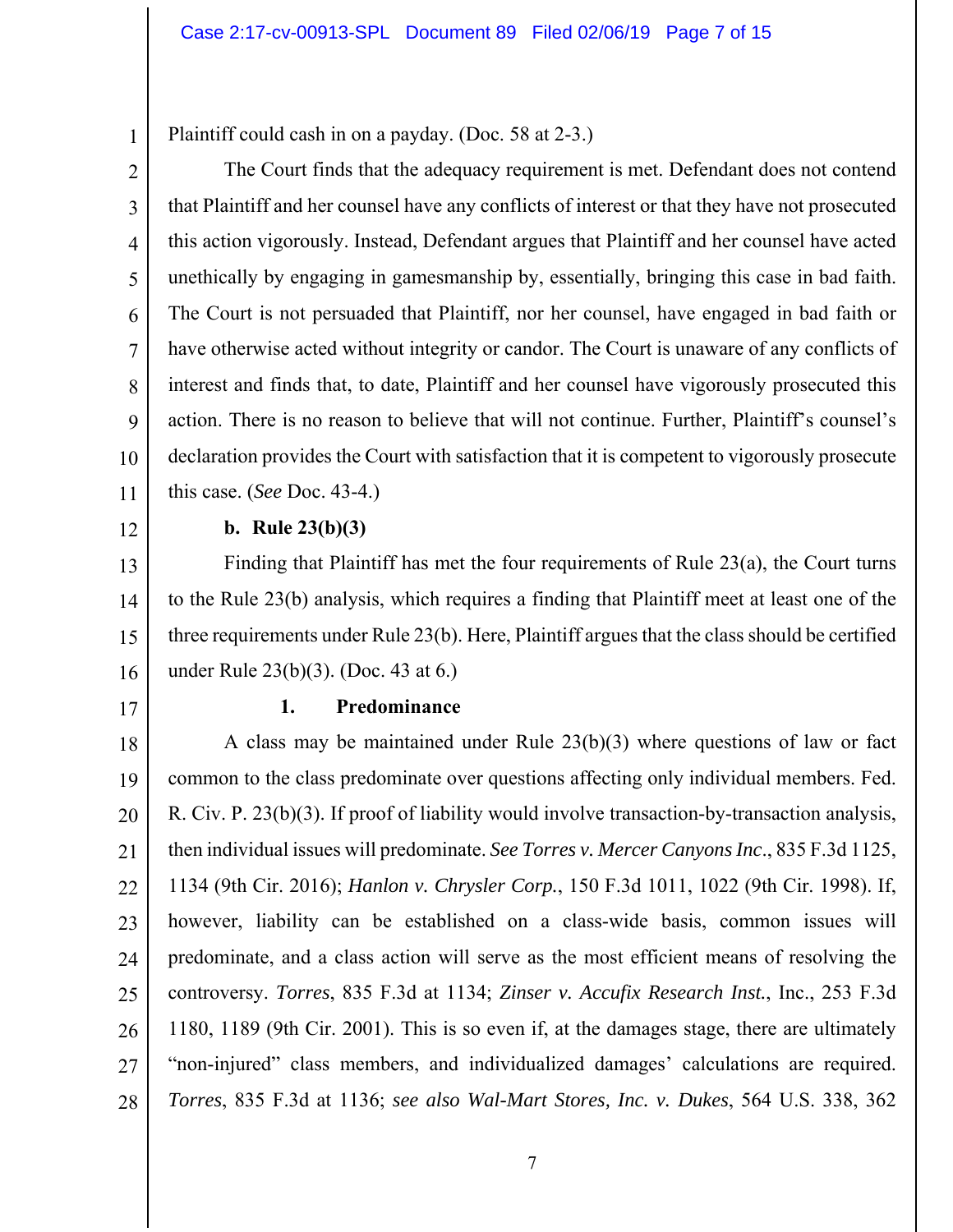(2011).

1

2 3 4 5 6 7 8 9 10 11 12 Plaintiff argues that Defendant's use of its dialing system, to place calls to her and the putative class members, causing them injuries, predominates in this case. (Doc. 43 at 12-13.) She argues that whether certain members gave consent does not defeat predominance because the putative class here is comprised of non-customers of Defendant "who necessarily did not provide Defendant with express consent to place calls" to their phones. (Doc. 43 at 13.) Plaintiff argues that even if there were individualized issues as to non-customers' consent, common issues would still predominate. (Doc. 43 at 13.) Further, Plaintiff argues that other issues—damages calculations, determinations as to the identity of the telephone users, when each call was made, whether Defendant actually made each call, and whether each call marked as a wrong number was, in fact, a wrong number—have routinely been found to not defeat predominance. (Doc. 43 at 14, citing cases.)

13 14 15 16 17 18 19 20 21 22 23 24 25 26 Defendant argues that its evidence of consent obliterates predominance and would require individual mini-trials. (Doc. 58 at 12, 14.) It argues that its records do not necessarily represent true wrong numbers or individuals Defendant actually called. (Doc. 58 at 7.) Further, Defendant's expert notes that there are many reasons why "wrong number" dispositions, as reflected in Defendant's records, are not accurate: (1) customers claim that their phone numbers are "wrong numbers" in order to avoid payment; (2) call agents mistakenly enter a "wrong number" disposition in their notes; (3) so-called "wrong numbers" can later place an incoming call to Defendant and "verify" the number; (4) no database is available to search for history of "subscribers"; and (5) there is no way to tell who the actual "user" of the phone was at the time Defendant allegedly called it. (Doc. 58, Ex. 6.) Defendant also argues that, even if Defendant made calls to a non-customer, an individualized inquiry would still be required because the Court would need to determine "whether that person was a former Cox customer who had previously consented to calls from Cox in connection with a past debt." (Doc. 58 at 18 n. 20.)

27

28

The Court finds that the predominance requirement is met. The Court agrees that a "wrong number" designation—or any designation in Defendant's call records that might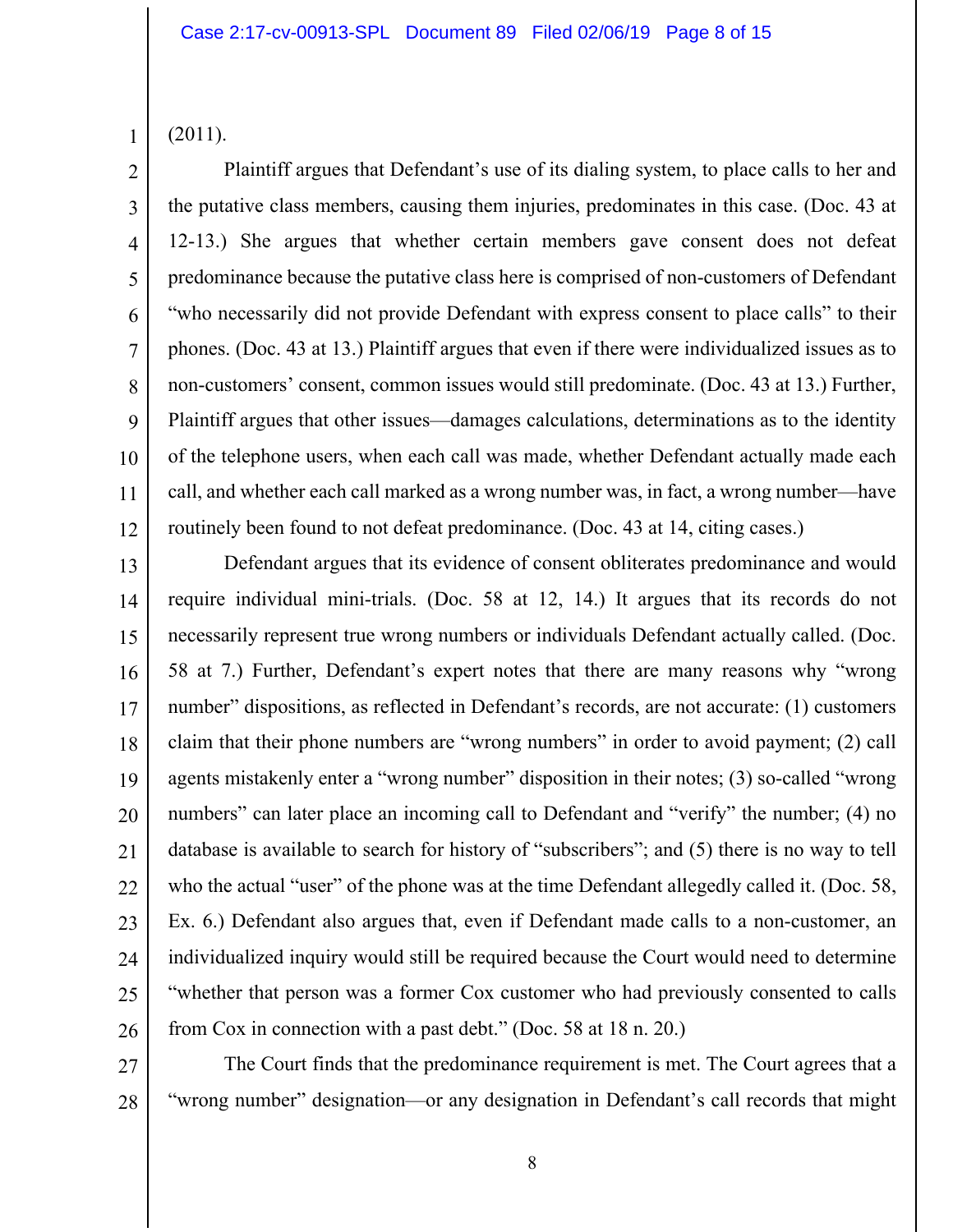1 2 3 4 5 6 7 8 9 10 11 12 13 tip off the phone number's veracity—does not necessarily mean that the phone number will lead to a "correct" wrong number. But, Plaintiff has explained that those phone numbers can be analyzed through a reverse lookup service and that other methods can be used to sanitize the phone numbers, on a class-wide basis, to address the consent issue. While there will undoubtedly be differences in the amount of damages claimed by class members, differences on users, and which numbers were actually called, these issues can also be resolved on a class-wide basis. Indeed, courts have certified TCPA cases despite the possibility that a substantial proportion of the phone numbers marked as "wrong number" in Defendant's call records may not have actually been a wrong number. *See Johnson v. Navient Solutions, Inc.*, 315 F.R.D. 501, 503 (S.D. Ind. 2016); *Abdeljalil v. Gen. Elec. Capital Corp*, 306 F.R.D. 303 (S.D. Cal. 2015); *West v. California Servs. Bureau, Inc.*, 323 F.R.D. 295, 302 (N.D. Cal. 2017), leave to appeal denied sub nom. *Membreno v. California Serv. Bureau, Inc.*, No. 17-80258, 2018 WL 1604629 (9th Cir. Mar. 27, 2018).

14 15 16 17 18 19 20 21 22 23 24 25 26 27 28 Moreover, Defendant's reliance on its evidence of consent is misplaced. The evidence is not indicative of consent, given by non-customers of Defendant, prior to being called on their cell phones. Instead, it shows that phone numbers in Defendant's records dispositioned as "wrong number" or "unverified" were later dispositioned as "verified" phone numbers. Thus, the Court is not persuaded that its "unrefuted, demonstrative" evidence of consent in this case is detrimental to predominance. Even if Defendant's evidence was helpful here, Plaintiff's expert articulates how reverse lookups can be utilized to resolve consent or lack of consent on a class-wide basis. He explains how a reverse lookup service would be used to "determine if a name and associated physical address exists for each cell phone number [appearing in Defendant's records] at the time the calls were made." (Doc. 43, Ex. E at  $\P$  17.) This process is done in conjunction with (1) subpoenaing wireless carriers to "obtain additional name and address information for the cellular telephone numbers at issue"; (2) checking the addresses against the National Change of Address database; (3) publicizing notice; (4) issuing a press release; (5) setting up a notice website; and (6) requiring claims forms, self-identifying affidavits, and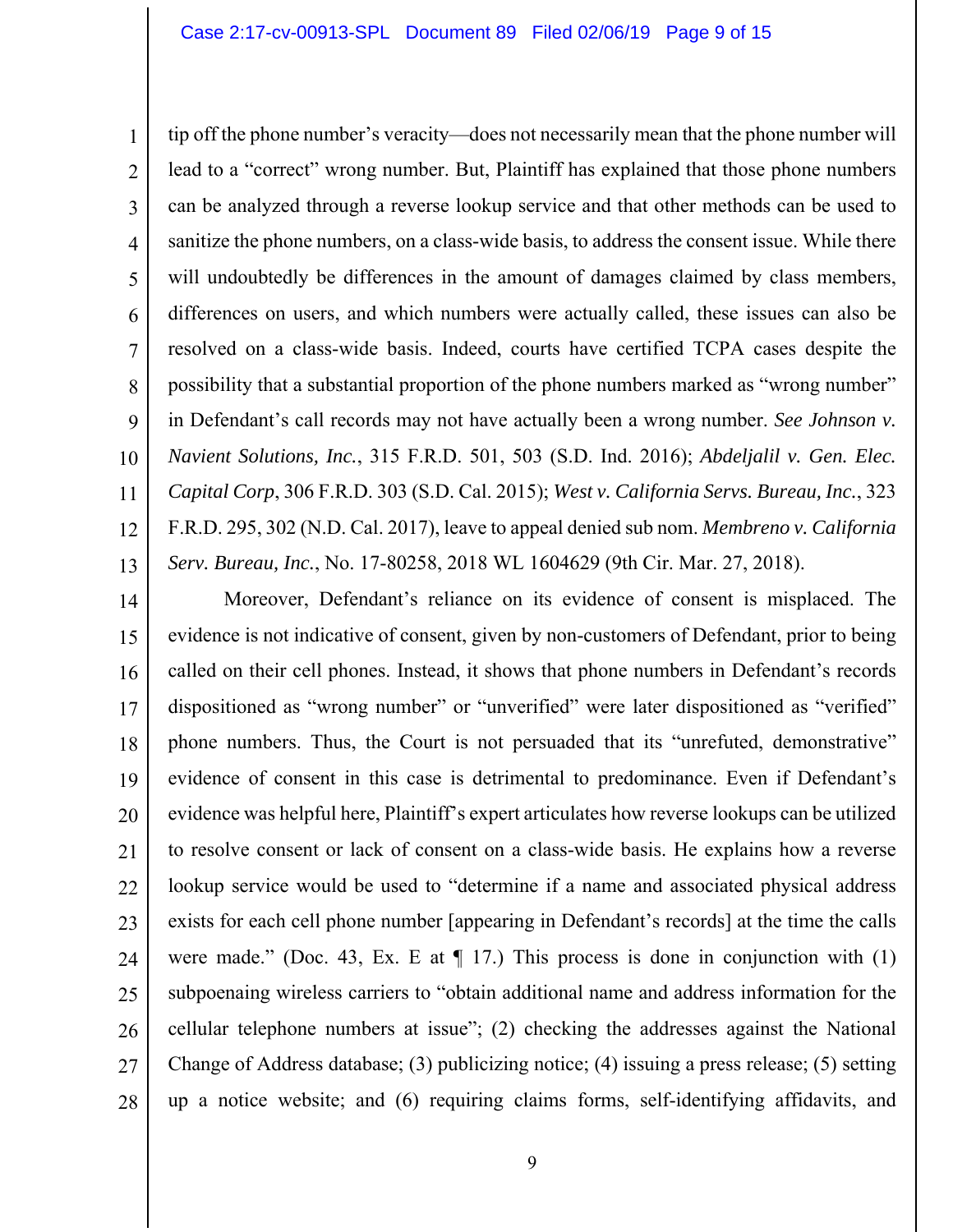1

2

3

4

5

6

7

supporting documentation, which can include copies of telephone records from the claimants. (Doc. 43, Ex. E at ¶¶ 18-24.) Then, a reverse lookup service, Epiq for example, "can compare the names of claimants to [Defendant's] records to establish that a claimant is, or is not, a [subscriber of Defendant]." (Doc. 43, Ex. E at ¶ 24.) Thus, it seems unlikely that the issue of consent beyond the notice stage in this litigation would be a predominate issue. Accordingly, the Court finds Plaintiff's proposed methodology for resolving consent or lack thereof on a class-wide basis sufficient.

8 9 10 11 12 13 14 15 16 17 18 19 20 21 22 Defendant's expert also argues that the call records here reveal a substantial amount of phone numbers leading to individuals who were customers of Defendant and, thus, necessarily gave consent. He also argues that Plaintiff's proposed methods for analyzing Defendant's records is unreliable because major data aggregators, like Intelius, do not provide accurate reverse lookup services. (Doc. 58, Ex. 6 at ¶ 41.) However, the Court is not concerned with whether the reverse lookup process will produce perfectly accurate results. Instead, the industry standard shows that the major data aggregators can be used, in connection with other methods like subpoenaing wireless carriers and cross-referencing addresses, to reasonably identify the most likely subscriber of the phone number on the relevant call date. Defendant's expert does not challenge that the reverse lookup process is the industry standard and is commonly used in TCPA cases. Further, prior to August 2016 (the month of the Neustar system installation), Defendant's call agents manually kept records of a phone number's changing disposition. (Doc. 58 at 7.) The Court is thus not persuaded that Defendant's expert's analysis, which included analyzing phone numbers prior to August 2016, was overly prohibited by referencing call agents' notes.

23 24 25 26 27 28 Additionally, Defendant's expert explains that the putative class members represent individuals "who were not [Defendant's] customers [and] who allegedly received a telephone call in error." (Doc. 58, Ex. 6 at ¶ 37.) He argues that "[Defendant] has no information about who these alleged 'wrong parties' are and the methodologies [Plaintiff's expert] suggests he would use are completely unreliable." (Doc. 58, Ex. 6 at ¶ 37.) This is not true though. Plaintiff is a proposed class member who allegedly received a telephone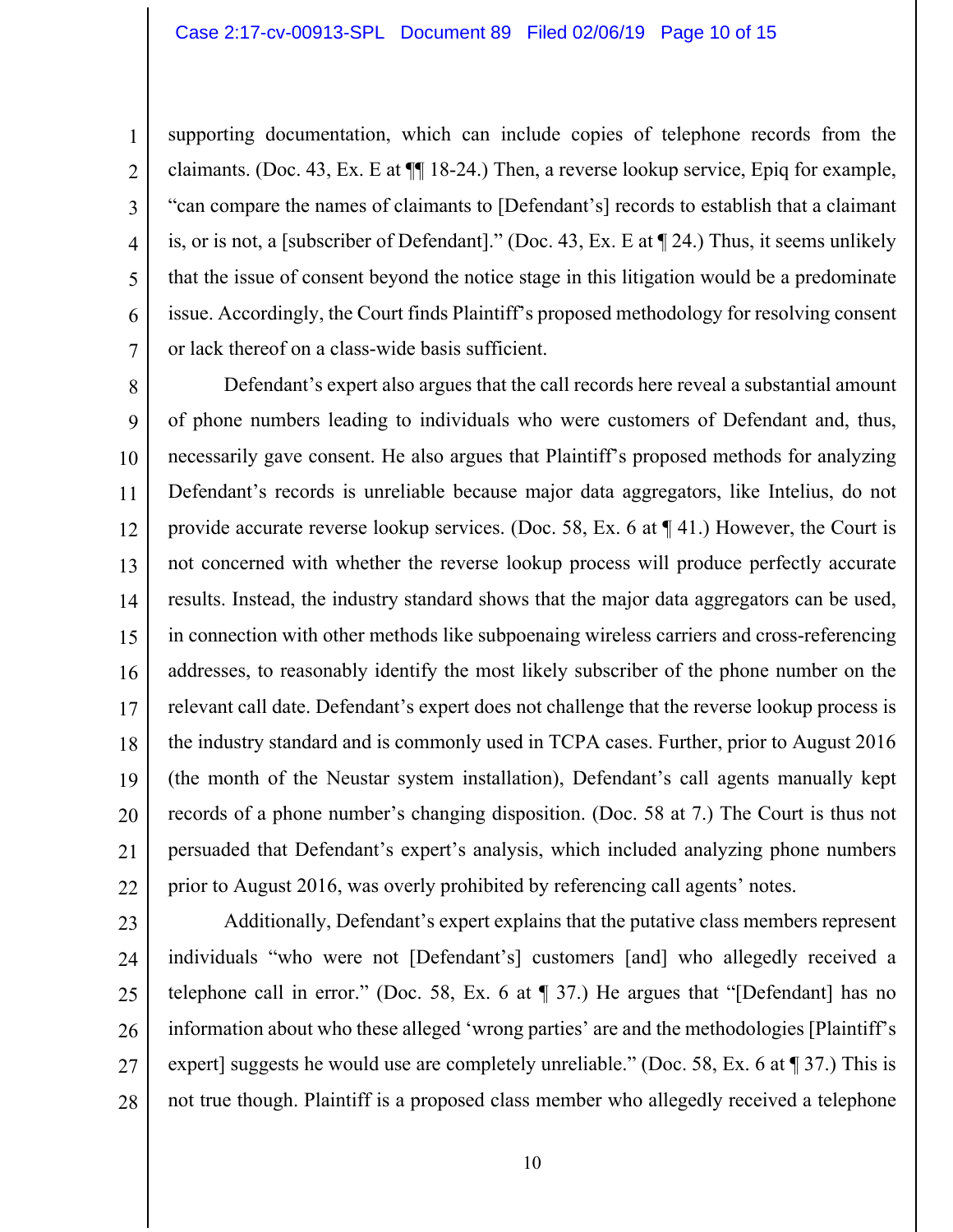call in error and who, undisputedly, was never a customer of Defendant. Yet, Plaintiff's phone number was found in Defendant's records. Plaintiff's expert was then able to return a name and address for that phone number and verified that Plaintiff and her husband were the subscribers of the phone number for the entirety of the class period. (Doc. 61, Ex. A at 6.)

6 7 8 9 10 11 12 13 14 15 16 17 18 19 20 21 22 23 24 While Defendant's expert repeatedly argues that there is no way to guarantee that the subscriber of a phone number is also the "user" of the cellular phone, Plaintiff's expert states that reverse lookups provide reliable subscriber data indicating those individuals who may ultimately be in the class and, thus, who should be provided notice. (Doc. 61, Ex. A at 4.) As Plaintiff's expert explains, it would be "very odd" to not send subscribers of a phone number notice of this action simply because they might not end up being the "user" of the phone. (Doc. 61, Ex. A at 4.) As he explains, subscribers are typically in the best position possible to identify the phone's "user," if it is not the subscriber. (Doc. 61, Ex. A at 4.) For example, Defendant's expert explains that he has a family plan with AT&T. (Doc. 58, Ex. 6 at 23.) He states that, though he is the "subscriber" of his family plan, AT&T assigns his wife's, daughter's, and son-in-law's phone numbers to his account and "does not even know their names." (Doc. 58, Ex. 6 at 23-24.) Though AT&T might not know the "users" associated with each phone number, this example tends to prove the point that subscribers of a group calling plan can, or easily could, generally identify the names and addresses of the users on their own group calling plan.<sup>2</sup> Moreover, Defendant's expert has not refuted that subpoenaing wireless carriers and running reverse lookups are atypical in TCPA cases. This negates an argument that those methods are so unreliable that the Court should not rely upon them—at least when a plaintiff has proffered how the methods will be employed on a class-wide basis. Thus, the Court is unconvinced that Plaintiff's methods

25

 $\overline{a}$ 

1

2

3

4

<sup>26</sup>  27 28 2 <sup>2</sup> To this point, the Court notes that Defendant has not provided any evidence that agency issues are real and not simply skeptical. To the extent it is a real issue, selfidentifying affidavits and notice to the subscriber (who likely has information and access to other "users" on its wireless account) can be used to identify the correct putative class member. If, however, agency issues start to predominate in this case, Defendant would be able to challenge it at the appropriate stage.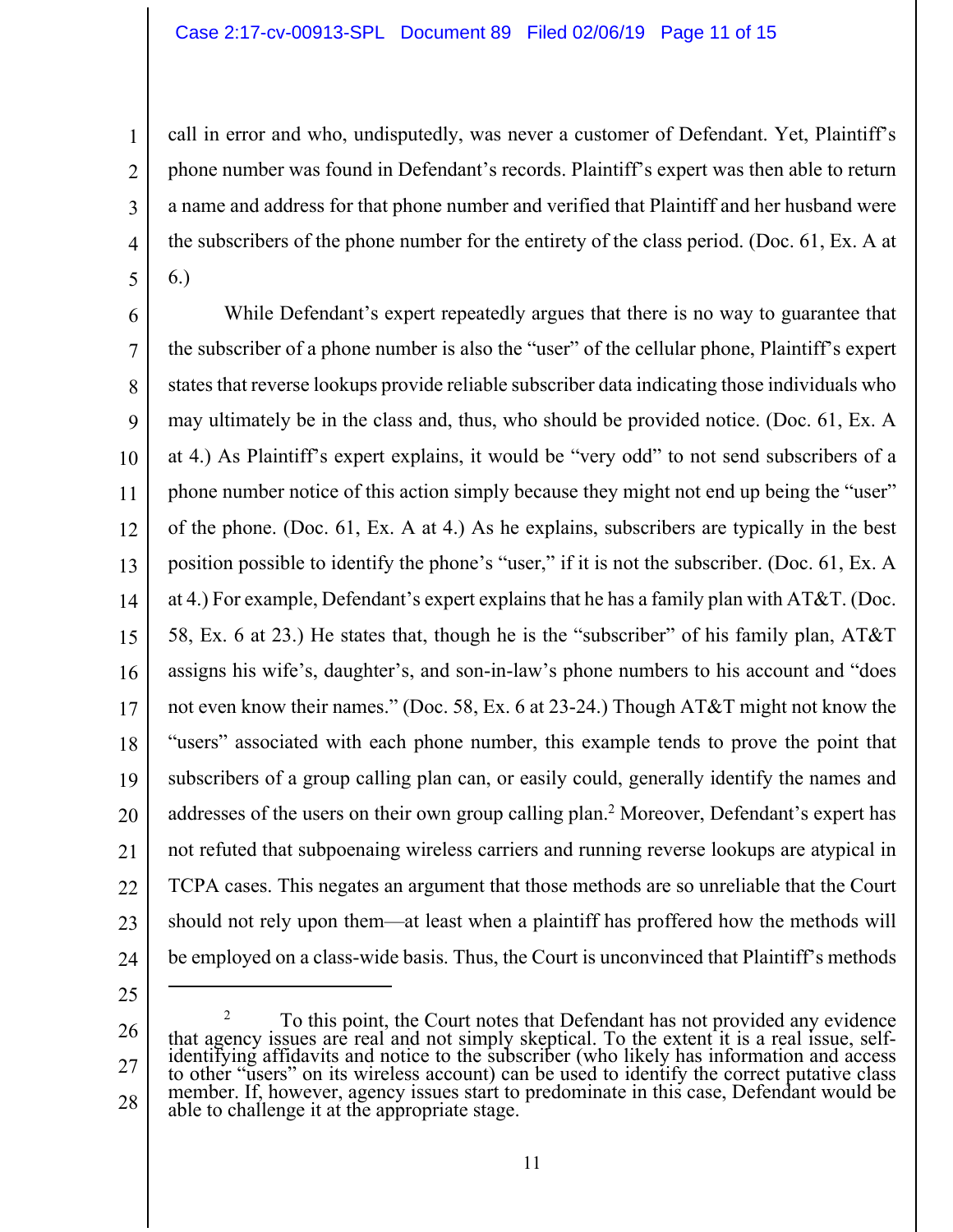and Defendant's records should not be relied upon to provide phone numbers that can be gathered and analyzed on a class-wide, efficient, and likely accurate basis.

2 3

1

4 5 6 7 8 9 10 11 12 13 14 15 Lastly, regardless of how this Court interprets a "called party," the issue of consent is one that can be resolved on a class-wide basis. Even assuming Defendant is correct in arguing that the definition of "called party" is in flux while the Court waits for an FCC decision, it does not follow that class certification is defeated. This analysis also extends to the Court's interpretation of what constitutes an ATDS. The liability of Defendant is still a common issue in this case, regardless of the definitions of the terms establishing that liability. Further, Defendant does not use third-party vendors to make calls. Thus, whether an ATDS was used or a prerecorded or artificial message was left is common to the class because the calls were only made by Defendant. In any event, this Court has found that *ACA International* did not overturn the FCC's or the courts in this circuits' prior interpretation of "called party," which is the current subscriber of the phone and not the intended recipient. (Doc. 88 at 5.) This further negates any emphasis on the issue of consent given by Defendant's customers.

16 17 18 19 20 21 22 23 24 25 26 27 28 In sum, to the extent the evidence provided by Defendant shows that those callers gave consent, the Court finds that (1) the information can be analyzed on a class-wide scale and (2) that the method of how a caller provides consent can be identified by class-wide methods, as evidenced by Plaintiff's expert. This is further supported by the fact that Defendant argues that it "relies only on the phone numbers provided directly by its residential customers and does not—and never has—used third party-sources, such as skip tracing or caller identification services." (Doc. 58 at 6.) Thus, it appears likely that determining whether someone gave consent, and how, should not result in individual minitrials because the issue of consent would likely be of little concern and could be traced to one source—Defendant's records. Should issues of consent arise that would lead Defendant to seek decertification, it may do so at that time. *See* Fed. R. Civ. P. 23(C)(1)(c),  $(C)(4)$ ,  $(C)(5)$  (stating that a certification order may be altered or amended before final judgment and that the class action may be maintained with respect to particular issues or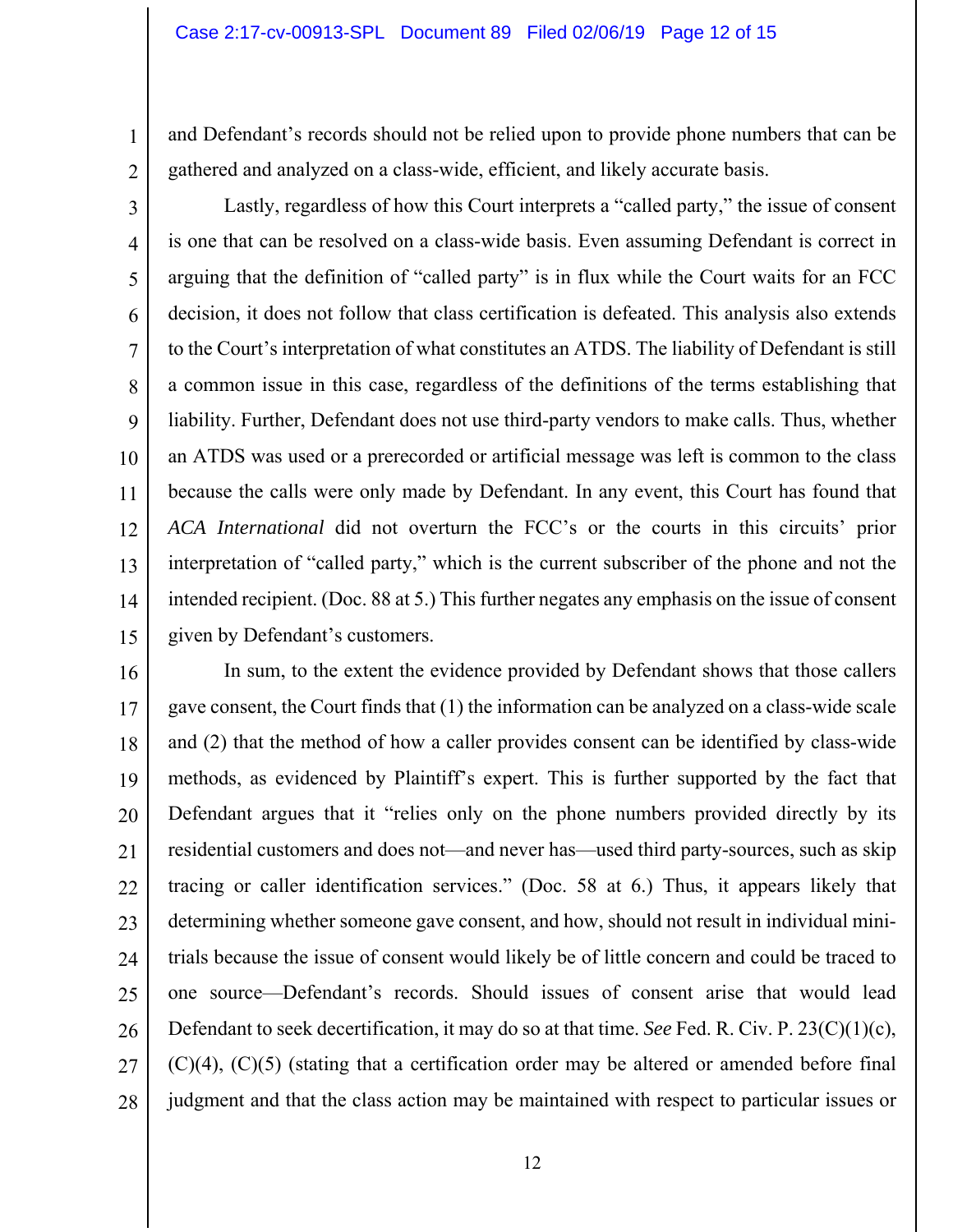divided into subclasses). Defendant may also seek to challenge the class members' claims at any of the other appropriate stages of litigation. Thus, this Court finds that the issue of consent here is not so individualized, at this stage, that the Court cannot certify this class.

1

2

3

4

### **2. Superior Method**

5 6 7 8 9 10 11 12 13 The superiority requirement tests whether "a class action is superior to other available methods for fairly and efficiently adjudicating the controversy." Fed. R. Civ. P. 23(b)(3). In determining whether a class action is the superior method, a court considers: (1) the class members' interest in individually controlling the prosecution or defense; (2) the extent or nature of any litigation already begun by or against class members; (3) the desirability or undesirability of concentrating the litigation of the claims in this forum; and (4) the likely difficulties in managing a class action. *Id.* Where class wide litigation will reduce litigations costs and promote greater efficiency, a class action may be the superior method of litigation*. Valentino v. Carter-Wallace, Inc.*, 97 F.3d 1227, 1234 (9th Cir. 1996).

14 15 16 17 18 19 20 21 22 23 24 25 26 Plaintiff argues that a class action is a superior method because this case likely has over tens of thousands of class members. (Doc. 43 at 15.) She argues that each individual member has little incentive to control the litigation because all the claims are identical and result in a uniform damages calculation on a per-violation basis. (Doc. 43 at 15.) On that basis, she argues that, if this case were not certified, many claims will likely go unredressed. (Doc. 43 at 15-16.) Lastly, Plaintiff argues there would be little difficulty in managing this case because Defendant possesses the necessary and relevant records to efficiently and practically gather information regarding the telephone users. (Doc. 43 at 16.) Defendant argues that, because its consent evidence negates any finding of predominance, a class action here would not be a superior nor manageable method of litigation. (Doc. 58 at 14, 19-20.) Defendant also argues that this case is not manageable because its records are inaccurate or non-existent during certain, relevant periods of time. (Doc. 58 at 20.)

27 28 The Court finds that a class action would be a superior method of adjudicating Plaintiff and the putative class members' claims under the TCPA. Defendant appears to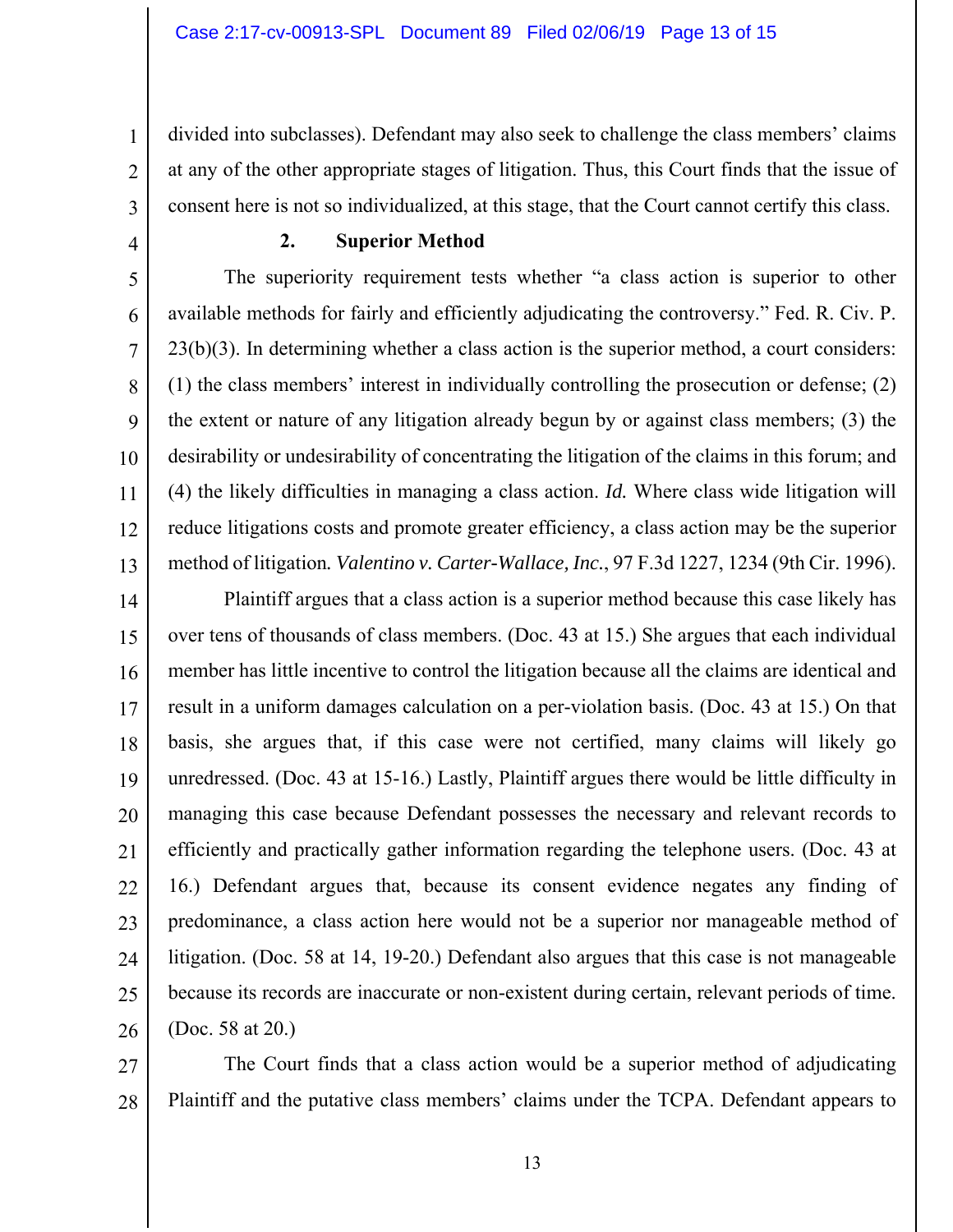1 2 3 4 5 6 7 8 9 10 focus on the last factor under Rule 23(b)(3); however, difficulty in identifying all class members is not dispositive of manageability or feasibility at this stage. *Briseno v. ConAgra Foods, Inc.*, 844 f.3d 1121, 1126 (9th Cir. 2017). The Court is persuaded that putative class members who would ultimately become part of the class would have little incentive to prosecute their claims on their own. Should individual putative class members choose to file claims on their own, given the potential class size and the relatively small amount of statutory damages for each case, individual litigation would not promote efficiency or reduce litigation costs. This is particularly so for claims that all stem from the same cause of action and involve common issues. Therefore, the Court finds that a class action is a superior method to adjudicate this matter.

11

## **IV. Conclusion**

12 13 14 Having reviewed the parties' briefing (docs. 43, 58, 61), the Court finds that Plaintiff has met the four Rule 23(a) requirements and has shown that the class should be certified under Rule 23(b)(3) for the reasons stated above. Accordingly,

15

#### **IT IS ORDERED:**

16 17 1. Plaintiff's Motion for Class Certification and Appointment of Class Counsel (Doc. 43) is **granted.**

18 19 20 21 22 23 2. Pursuant to Rules 23(a) and 23(b)(3), the Court certifies the class as: (1) all persons and entities throughout the United States, (2) to whom Cox Communications, Inc. placed a call (3) directed to a number assigned to a cellular telephone service, but not assigned to a Cox Communications, Inc. subscriber, (4) in connection with its efforts to collect a past due residential account balance, (5) via its Avaya dialers or with an artificial or prerecorded voice, (6) from March 28, 2013 through the date of class certification.

- 24 ///
- 25 ///
- 26 ///
- 27 ///
- 28 ///